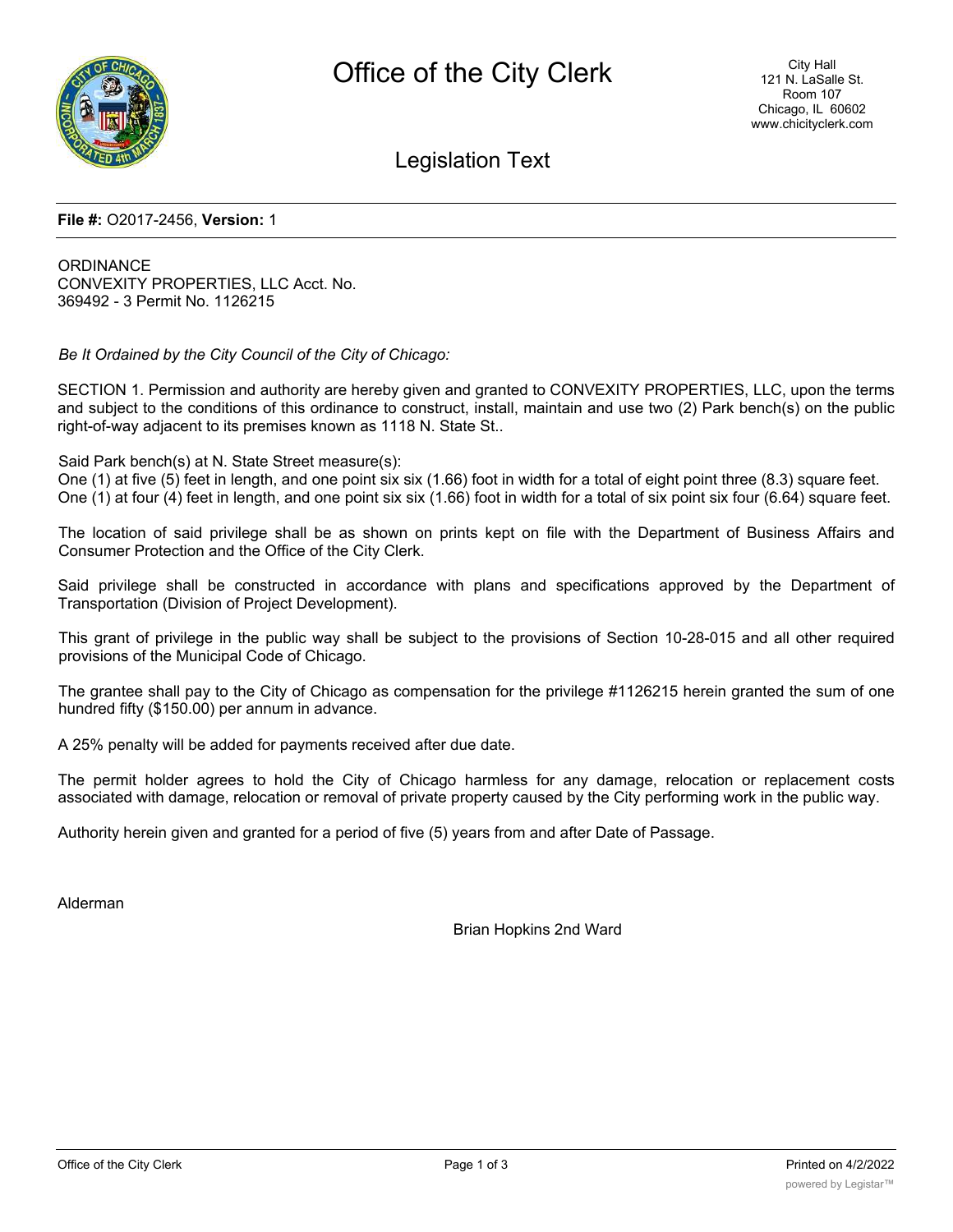(Page 2 of 4)

Page 1

20 TALL STEEL TUBE RAILING SYSTEM (92 LF TOTAL)

# $ro<sub>3</sub>$

6' TALL CURB PLANTER PERENNIALS & SHRUBS (TOTAL AREA 417 SF)

 $A$  A 33 J

ELM TREE (TYP OF 3)

7 TALL SCREEN WALL (33 LF TOTAL 231 SF)

BOLLARD 42 x 4 DIA (TYP OF 7)

**VICEROY HOTEL CHICAGO** 

1118 NORTH STATE STREET CHICAGO IL

# **PLAZA PLAN -LANDSCAPING**

DATE 02/10(2017 S\*EET NU1SER  $A$ 

31

SCALE  $1 = 10$ -Or

**GOITTSCH PARTNERS** com cut n corn jo «rwn  $\cdot \pounds$ 

Department of Business Affairs and Consumer Protection

Small Business Center - Public Way Use Unit City Hall - 121 N. LaSalle Street, Room 800 · Chicago, IL 60602 312-74-GOBIZ/312-744-6249 · (312) 744-1944